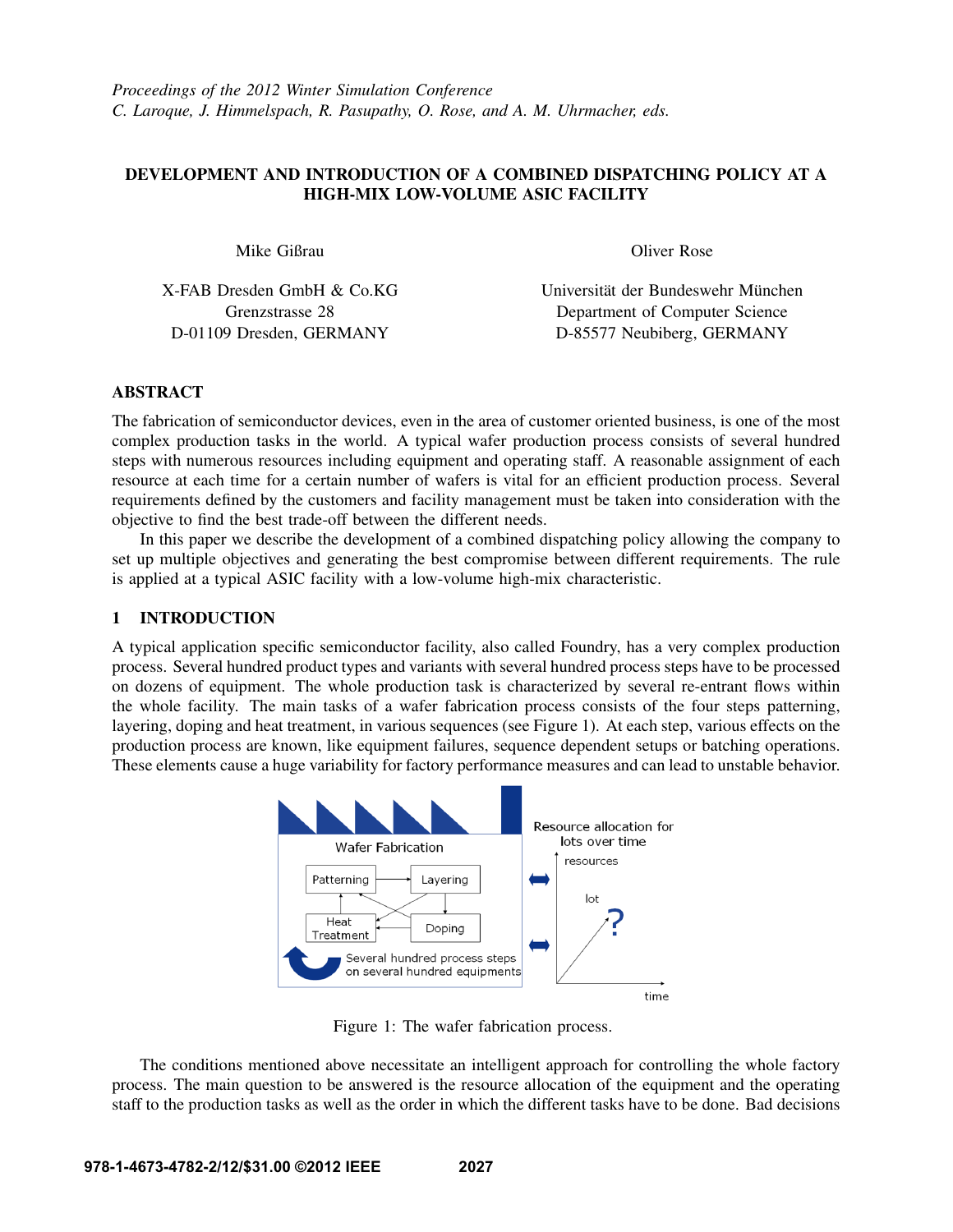can cause instabilities and a degradation of the overall facility performance. To avoid these effects a general policy is needed providing a reasonable decision at each time for each step. In the literature, a wide range of different scheduling and dispatching approaches can be found. Scheduling as described in Pinedo (2002) is quite hard to implement and use in a high-mix low-volume facility, whereas dispatching is quite common. Different techniques beginning with the definition of simple policies like in Rose (2002), Rose (2001), Rose (2003) are known. However there can also be found more complex ones (like in Dabbas, Chen, Fowler, and Shunk (2001)) taking different criteria into account, with focus on mass production. The influence of these rules is often not obvious and depends on the field of application (e.g. see Mittler and Schoemig (1999)). The complex approaches are often designed for specific areas or deal with a mass production environment. In our case there is a need for a simple approach offering large flexibility as well as good dispatching decisions at each time.

In this paper, we describe a combined dispatching approach under the usage of our simulation model described in Gißrau and Rose (2011) offering the possibility to define different objectives which are taken into consideration (see Section 2). The approach is defined in Section 2.2. Different simulation analyses are done to provide sufficient performance measures. The results are shown in Section 2.3. Based on the approach, a dispatching system is implemented offering a large flexibility in the facility environment (see Section 3).

### 2 COMBINED DISPATCHING POLICY

In this section, the combined approach is described, including the problem description and a simulation analysis.

#### 2.1 The Problem Description

In the semiconductor foundry business, several requirements from the management and the customers have to be fulfilled. These requirements often affect each other. From the customer point of view, the on-time delivery of the ordered wafers and the quality are the major points. From the viewpoint of the management, each semiconductor facility has to fulfill several performance measures; besides the on-time delivery also excellent overall production parameters like cycle time (per mask layer) and a high utilization are also important. Thus for a new dispatching policy, these considerations should be taken into account.

#### 2.2 The Approach

As mentioned in the previous section, a wide range of simple dispatching policies are available often optimizing just one performance parameter of interest. In our case, we use the following dispatching policies combined to a more complex one:

• FIFO: The First In First Out rule is the classical starting point for dispatching rule analysis. The rule offers a very low variability at all performance measure of interest and can be described as very fair. The rule takes the entry position of the lot in the equipment queue into account. The lot which is in the queue the longest time is taken next. The normed priority PR of the FIFO rule for lot *L<sup>i</sup>* can be calculated as

$$
P_{FIFO} = 1 - \frac{i}{n} \tag{1}
$$

where i is the current position of the Lot in the queue and n is the current count of all entities in the queue.

• SPT: The Shortest Processing Time First rule forces lots with the shortest processing time to be processed next. The objective of this rule is to maximize the throughput. This rule can cause stability problems (e.g. see (Rose 2001)) in case of variation of processing times on a highly utilized equipment. In this case, only the lots with low processing times are processed, the longer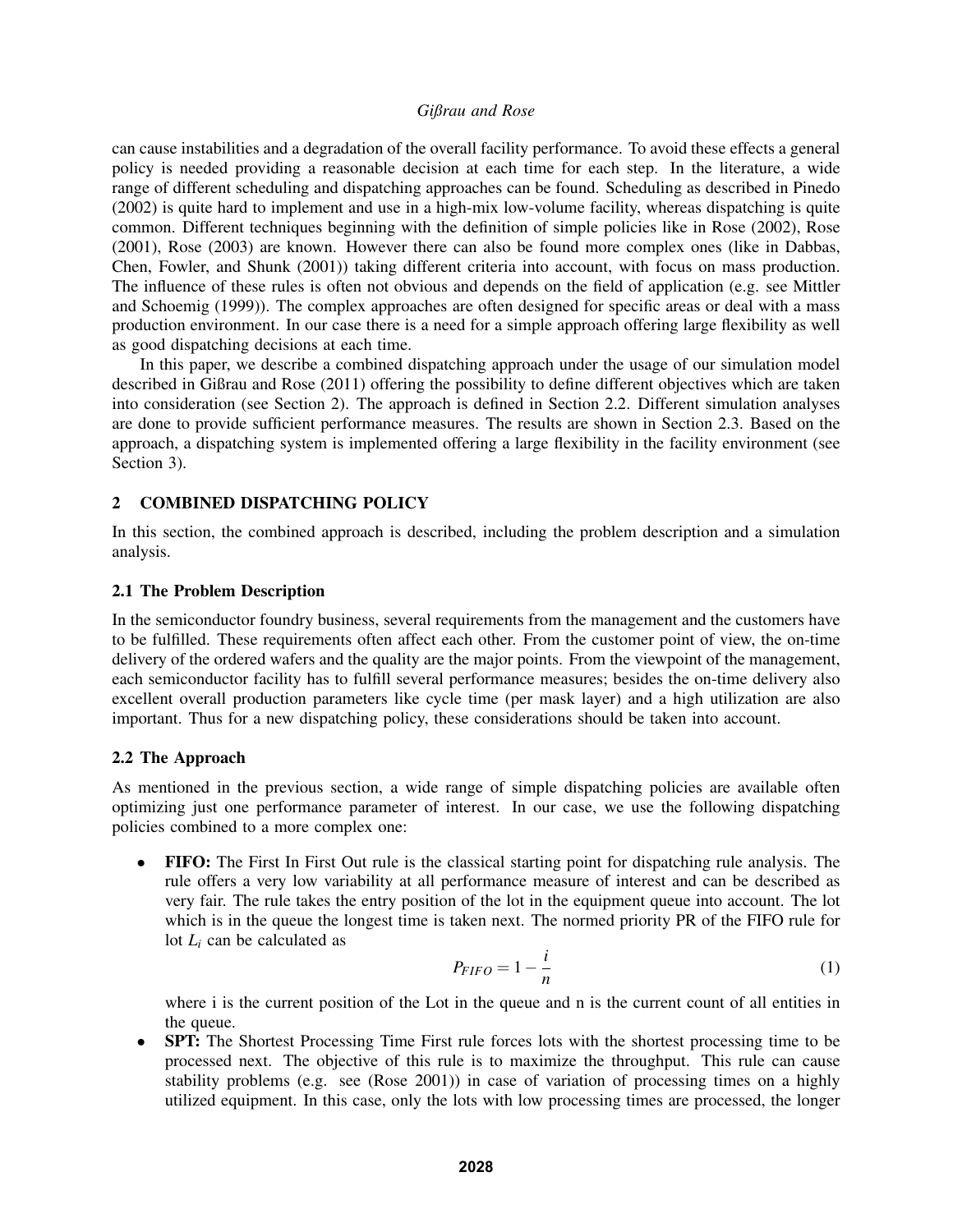processing time consuming lots are processed less often. Thus queue length may reach unwanted regions. The normalized priority of the SPT rule for lot *L<sup>i</sup>* can be calculated as

$$
P_{SPT} = 1 - \frac{t_i - t_{min}}{t_{max} - t_{min}}\tag{2}
$$

where  $t_i$  is the processing time of  $L_i$ .

• CR: The Critical Ratio rule is widely used in factory environments and takes the due date of the lot as well as the remaining processing time of the current stage into account. It attempts to optimize two performance measures, the throughput as well as the on-time delivery. In some cases, even in highly utilized facilities, this rule tends to be unstable in case of less appropriate due date targets. The priority of the CR rule for lot  $L_i$  can be calculated as follows:

$$
P_{CR} = \begin{cases} N\left(\frac{1+d_{due}-d_{now}}{1+t_{RPT}}\right), & \text{if } d_i > T_{now} \\ N\left(\frac{d_i-T_{now}}{1+t_{RPT}}\right), & \text{otherwise} \end{cases}
$$
(3)

where  $N(x)$  is the normalization function of the priority values,  $d_i$  is the due date of the lot,  $T_{now}$ is the current date and *tRPT* is the remaining processing time of the lot.

• EDD: The Earliest Due Date rule is often used in semiconductor environments in an attempt to optimize the on-time delivery from a global point of view. The lot with the closest global due date at a stage is processed next. A disadvantage is the global usage of the due date does not take local considerations into account. Thus at some company profiles, the rule is not a sufficient choice. The normed priority PR of the EDD rule for lot  $L_i$  can be calculated as

$$
P_{EDD} = 1 - \frac{d_i - d_{min}}{d_{max} - d_{min}}\tag{4}
$$

where  $d_i$  is the due date of  $L_i$ .

• ODD: The Operation Due Date rule is a variant of the EDD rule defining local due dates per each lot and stage. The local due date *di*,*<sup>s</sup>* at stage *s* can be calculated as

$$
d_{i,s} = \sum_{d=1}^{s} t_{p,s} X F_t = \sum_{d=1}^{s} \left( \frac{d_{due} - d_{start}}{t_{PT}} \right)
$$
 (5)

where  $t_{p,s}$  is the theoretical raw processing time of stage *s*,  $d_{due}$  the global due date of  $L_i$ ,  $d_{start}$ the start date of  $L_i$  and  $t_{PT} = \sum_{i=1}^{N}$  $\sum_{s=1} t_{p,s}$  the theoretical raw processing time of the whole process of  $L_i$ with *N* stages. The normalized priority PR of the ODD rule for lot *L<sup>i</sup>* can be calculated as follows:

$$
P_{ODD} = 1 - \frac{d_{i,s} - d_{min}}{d_{max} - d_{min}}\tag{6}
$$

LB: The Line Balance rule is applied to avoid starvation of tools and tries to balance the work in process fluctuation at each stage or equipment. Figure 2 illustrates the main aim of this rule from a practical point of view. A total equality of the WIP at each stage is not possible at real factory environments due to different influences from batching operations and production variations. The objective is a more balanced work in process of the whole wafer fab which also avoids starvation of tools.

In our case, we use two different approaches, the first one makes use of defined work in process levels per each tool group or tool. This approach is used in our simulation analysis result. Of course the determination of the goal levels is quite difficult, thus as a second solution, we can also try to balance the work load at each stage and cluster. The workload can be described as the whole time the equipment or stage needs to process all lots which are currently available.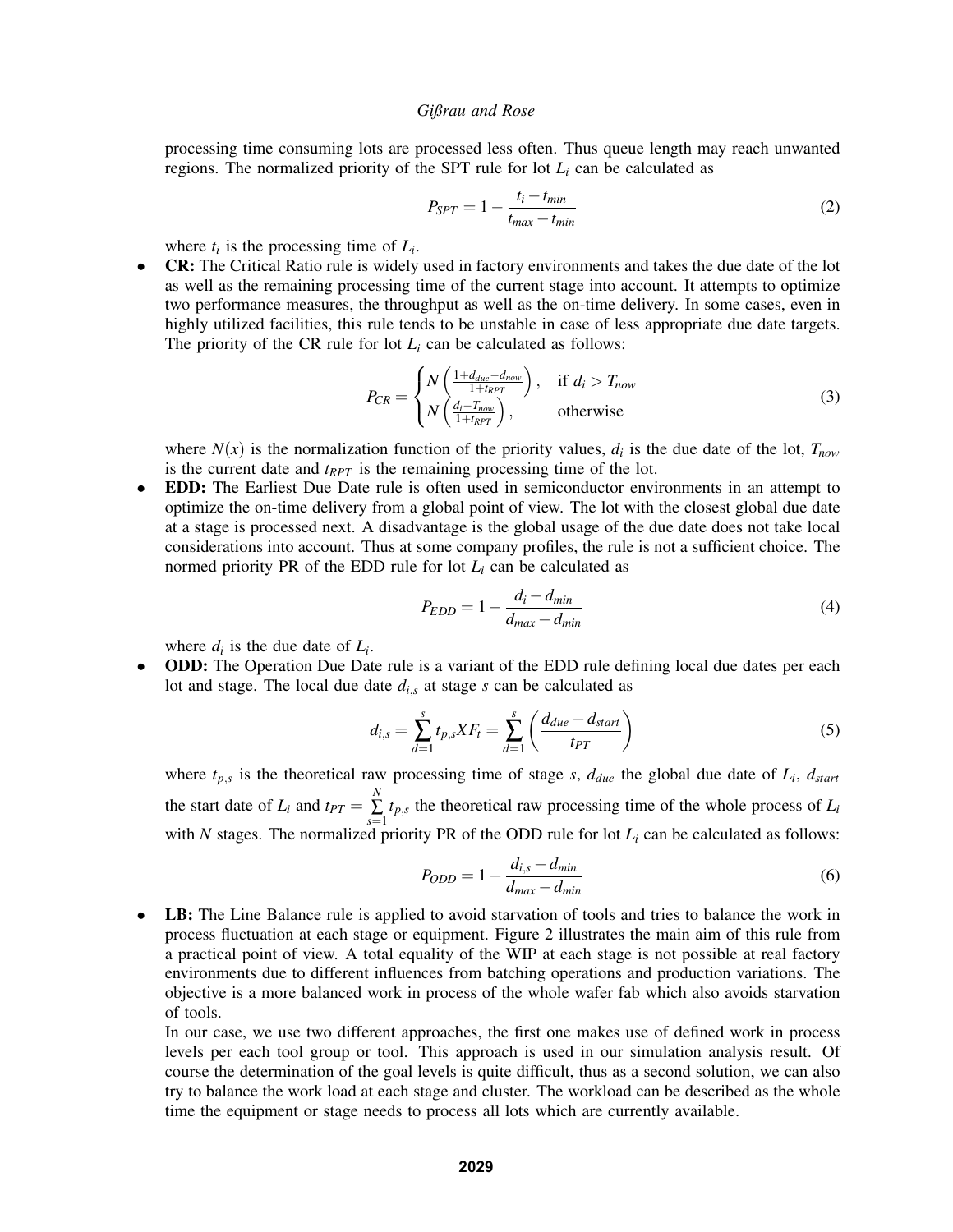



Figure 2: Line balance.

The rules mentioned above fulfill several requirements defined by the management and the customer. The throughput is optimized (with SPT), also the due dates can be taken into account (with EDD, ODD). Each of these rules is also simple to use and has a low computation effort. Now we combine these rules in a linear way with a given weight  $w_k$  per rule  $k$ :

$$
P_{Lot} = \sum_{k=1}^{K} w_k P_{Lot,k} \tag{7}
$$

The weights are determined by a factory model using a genetic optimization algorithm. The whole approach is outlined in Figure 3.



Figure 3: Overview dispatching approach.

In our research, we tested several algorithms to determine the rule weights and finally choose an algorithm based on the genetic evolution principle. Several advantages of the genetic algorithm can be shown in our approach,

- the robust nature of the algorithm,
- the simple operator usage, and
- no need for complex additional information about the system transformation function.

Our approach is fitted to the combined dispatching approach for finding the optimal weight combination *W<sub>o</sub>* under the given restriction  $\sum w_i = 1$  and  $0 \le w_i \le 1$  as well as a given set of dispatching policies  $D = \{d_1, ..., d_n\}$ . The typical encryption of the population members by a binary representation is replaced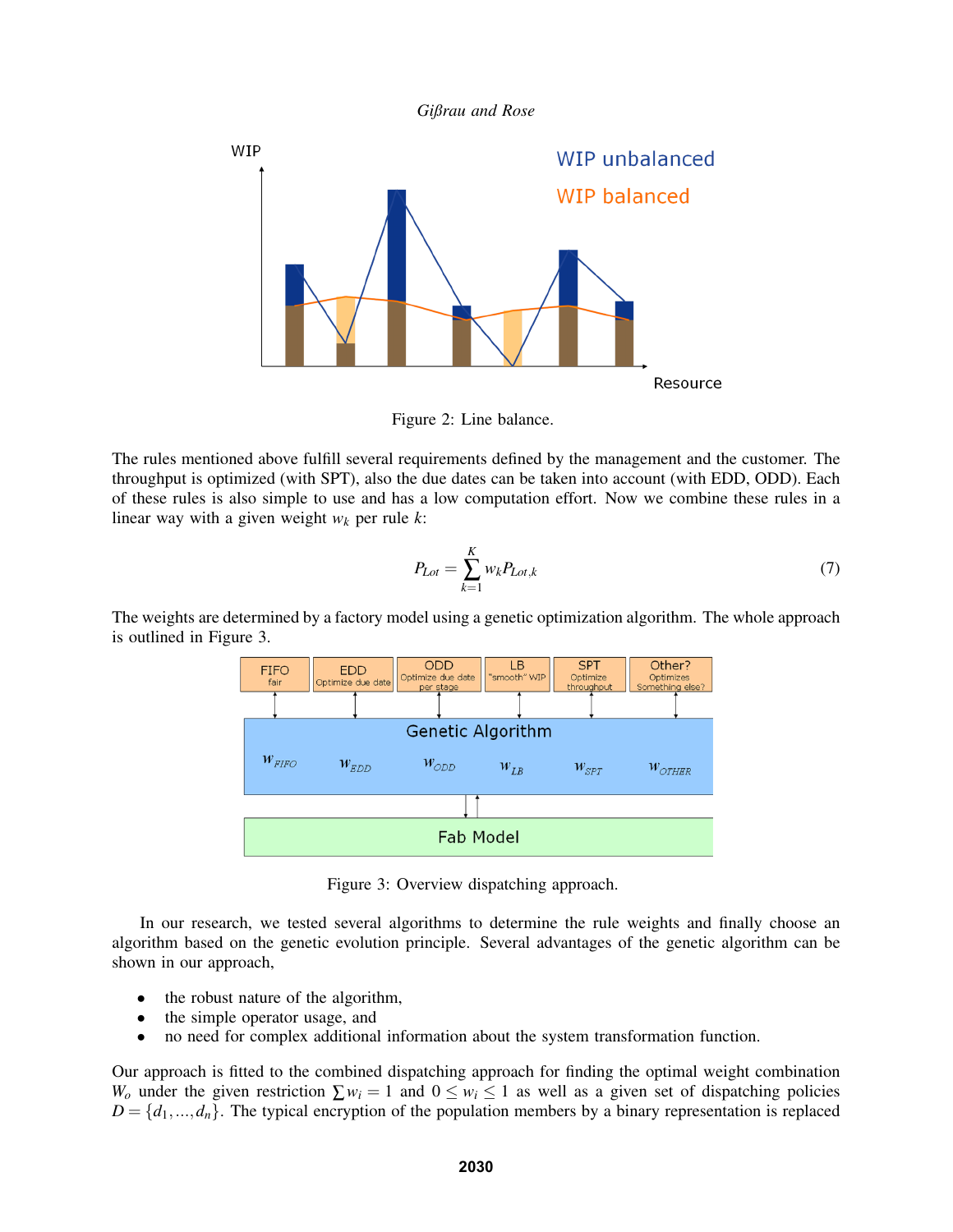by the vector

$$
W_X = \begin{pmatrix} w_{X,1} \\ \dots \\ w_{X,n} \end{pmatrix} \tag{8}
$$

where  $w_i$  is the decimal value of the weight referenced to the dispatching rule  $d_i$ . According the genetic principle, at each iteration two members of the current population are combined to a new solution of the search space. This operation (also called crossover) is defined by the following equation:

$$
F_{CROS}(W_A, W_B) = W_A * W_B = \begin{pmatrix} (w_{A,1} - w_{B,1})z + w_{B,1} \\ \dots \\ (w_{A,n} - w_{B,n})z + w_{B,n} \end{pmatrix}
$$
(9)

The variable *z* is a random number with a  $U(0,1)$  distribution. Figure 4 illustrates an outline of an example with  $N = 3$  dispatching rules. At first, the edge points of the search space are evaluated by the system. In the case of the example, three simulation runs are necessary. The second step allocates ordered points over the whole search space to get sufficient elements for a first start population. Now the genetic algorithm calculates new population members. The green points illustrate the currently best population members, the red points worse elements, the gray points are currently under evaluation. Each population member itself is rated by the defined objective function  $O(f)$ . It contains the facility performance measures of interest like the on-time delivery and calculates a numerical result of each simulation run, which represents the member fitness. Each statistical parameter *p* of the simulation with its elements like the median or the deviation can be added to the objective function in a weighted order:

$$
O(f) = w_1 * p_1 + \dots + w_z * p_z \tag{10}
$$

where 
$$
\sum_{z=1}^{Z} w_z = 1
$$
. The genetic algorithm attempts to maximize this function result.



Figure 4: Example optimization run for  $N = 3$  dispatching rules.

In the next section we simulate this approach for a detailed factory model (see (Gißrau and Rose 2011)).

#### 2.3 Analysis by Simulation

With the detailed facility model, different scenarios were simulated and analyzed. The detailed facility model consists of about

- 300 different equipments,
- 100 different products and product variants, and
- several model capabilities like setup, batching and operator interaction.

It bases on real facility data of a low-volume high-mix ASIC facility.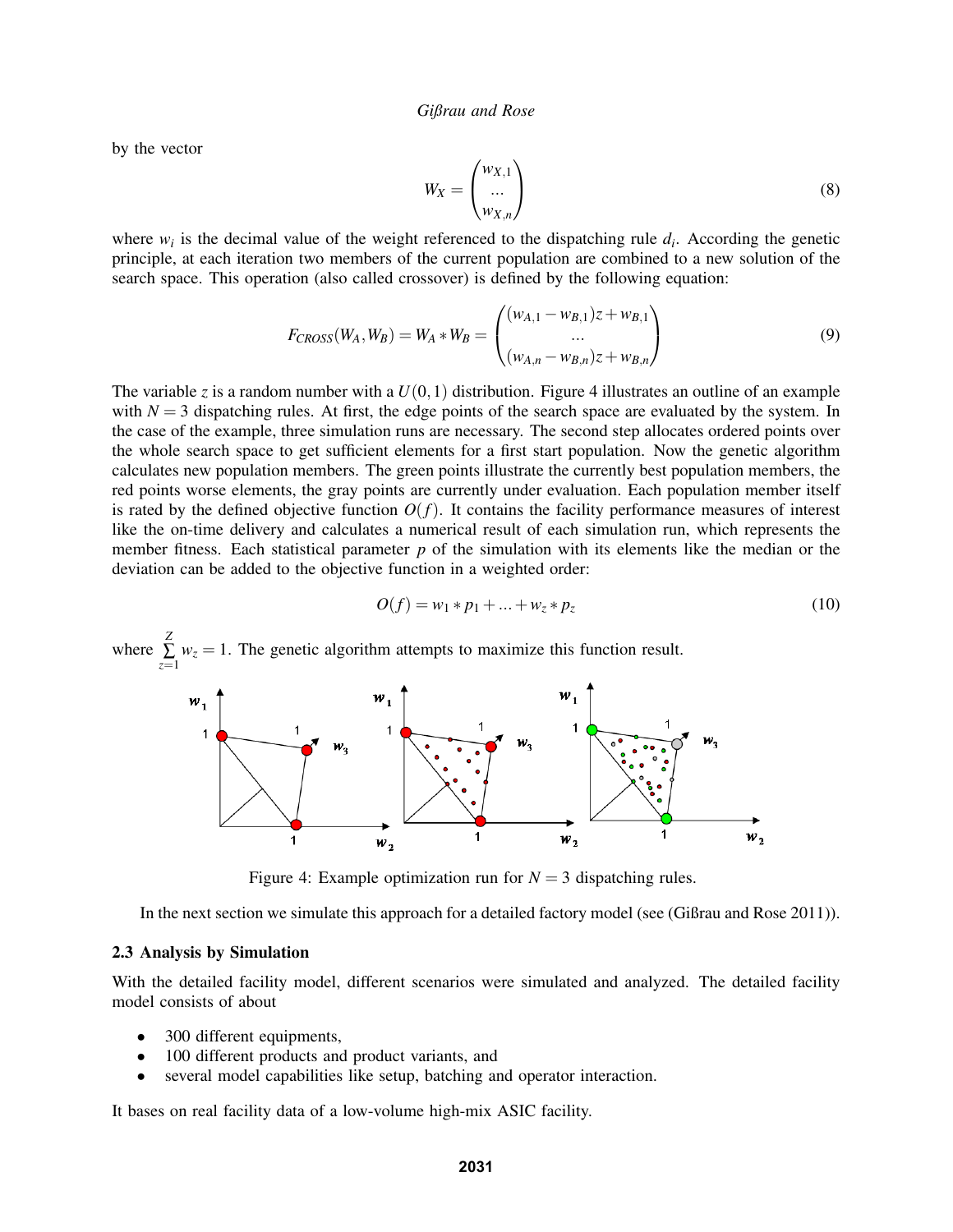The scenario presented here has been run for 6 months with historical factory data of this time period including the lot starts, the tool downs and the operator schedules. This allows us to make a comparison with the real historical behavior of the facility. We uses a JAVA based simulation environment. The number of replications is 50 in order to the low random influence in this case by usage of historical data. There is no warm up length because the model is initialized by historical state data of the start date. The current dispatching policy is named as FIFO reference, based on a extended FIFO rule. In addition we use the dispatching rules LB, SPT, ODD, EDD and classic FIFO for the weight combination. Two different weight combinations were simulated, an equal weight solution setting all  $w_i = 0.2$  and an optimized version. For the optimized solution, the cycle time per mask, the average WIP as well as the on-time delivery was taken into account as objectives. Each of the objectives has the same weight at this case. Figures 5, 6, and 7 illustrate the general behavior of the different rule sets.



Figure 5: Cycle time per mask layer mean.



Figure 6: Cycle time per mask layer deviation.

For the cycle time per mask, we find that the higher facility utilization the larger the decrease in the cycle time per mask mean and deviation are. At maximum utilization of about 98% the average decrease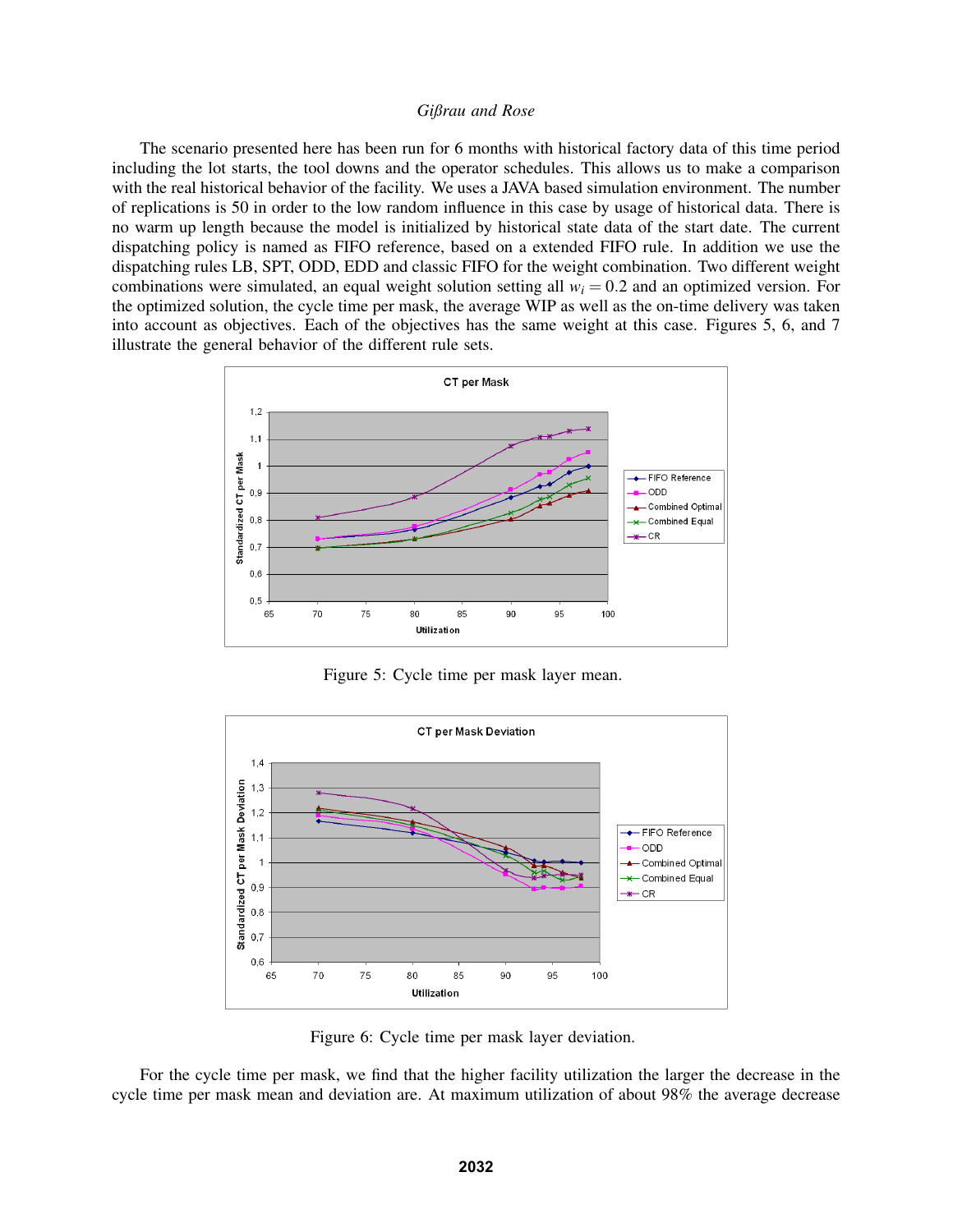*Gißrau and Rose*



Figure 7: Average tardiness of the lots in weekly buckets.

of the mean value is about 5% for the equal weight case, and in the optimized case, the decrease is about 8%. The deviation, which is also an important performance measure, can be reduced by about 5%. All improvements are compared to the reference rule used. In our case the FIFO rule is applie. The rule contains some local optimizations like setup control and batching optimization. The tardiness of the lots, which is very important for the customer, can be improved by about 5%. In general the simulation analysis shows an improvement of about 6 to 8% for various factory performance measures in comparison to the historical reference.

# 2.4 Pros & Cons

The detailed simulation analysis of the proposed approach with real facility models offers an average improvement of 5% to 10% of several performance measures of interest, including the cycle time per mask layer and the average WIP. Even the main parameter of interest at the foundry business, the tardiness of the lots can be successfully reduced by about 5%. With the usage of an automated model generation procedure, the optimization of the dispatching weights can be used in real facility environments to ensure reasonable weight combinations under defined objectives. This procedure needs a large amount of sufficient data from the facility warehouse to generate reasonable models and to perform the different dispatching criteria, which is difficult in inhomogeneous data landscapes.

# 3 IMPLEMENTATION & INTRODUCTION

In this section, we give a short overview about the implementation of the approach to the facility environment.

# 3.1 The Requirements

Implementation and introduction of a new system in a running facility is a difficult task. The inhomogeneous IT infrastructure and the different expectations of the operating personal are barriers to be come over. For our system, we use an independent structure. To this aim the relatively new standard of web services is used, which offers a high flexibility for usage and performance aspects. Our implementation of the whole controller system is based on the JAVA programming language. Different considerations have also to be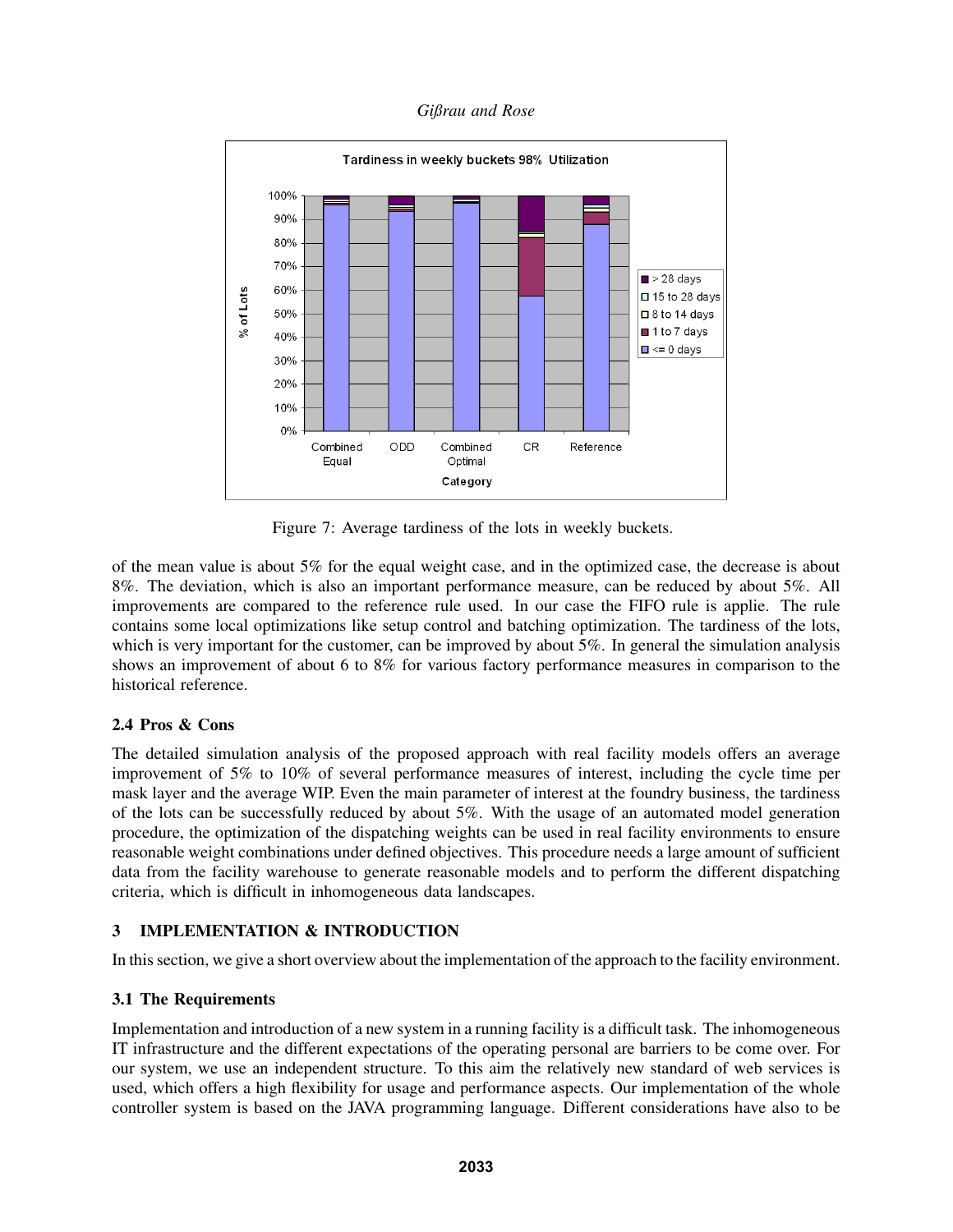taken into account. In our case the IT environment offers a good and widely used programming background for this language. In addition, proven concepts of application servers and clusters are established and used, which also includes web service applications. Well known best practices and documentation techniques are also available. The user interfaces are also based on common WEB 2.0 techniques without the need of local client installations.

# 3.2 System Structure

The system structure is described in Figure 8. The model generation and optimization is done in a periodical way. At dramatic facility state changes (e.g. longer equipment failures) or at certain time intervals, the optimization can be run. The dispatching part has real time characteristics. The priorities are calculated when a lot moves to the next step asynchronously, thus the list generation is a very short task for each equipment. For data access, a defined data structure is used, which is needed by the controller and the



Figure 8: System overview.

model part. The structure includes current lot states, the product portfolio, the equipment states, as well as recipe data. Also operator staff data is included, containing their qualification and work schedules. The system itself is accessed via web service calls, which can be done from different systems, like non-Java based applications, but also from data base triggers if needed. The result is a very flexible structure, which can be used by very different other software components throughout the whole facility.

# 3.3 System Introduction

The introduction of the system is currently in process and will be finished by end of autumn 2012. The introduction is planned at several stages. The first tests are successfully applied at a virtual test system, which contains cloned data from the real MES and fab data storage. This allows testing without influencing the real system of the running facility. In addition different load tests are performed. These tests show sufficient performance results.

Figure 9 illustrates an example for the dispatch list generation performance test. In this case, different calling periods based on uniform random distributions with the mean values of 2s, 5s, and 10s are illustrated. In this test run the list generation needs about 2 seconds until the presentation to the user. Because of the lower performance of the test system, this time will be improved at productive system environment. At some cases due to the random method calls, simultaneous (at least 5 to 6) calls slow down the performance and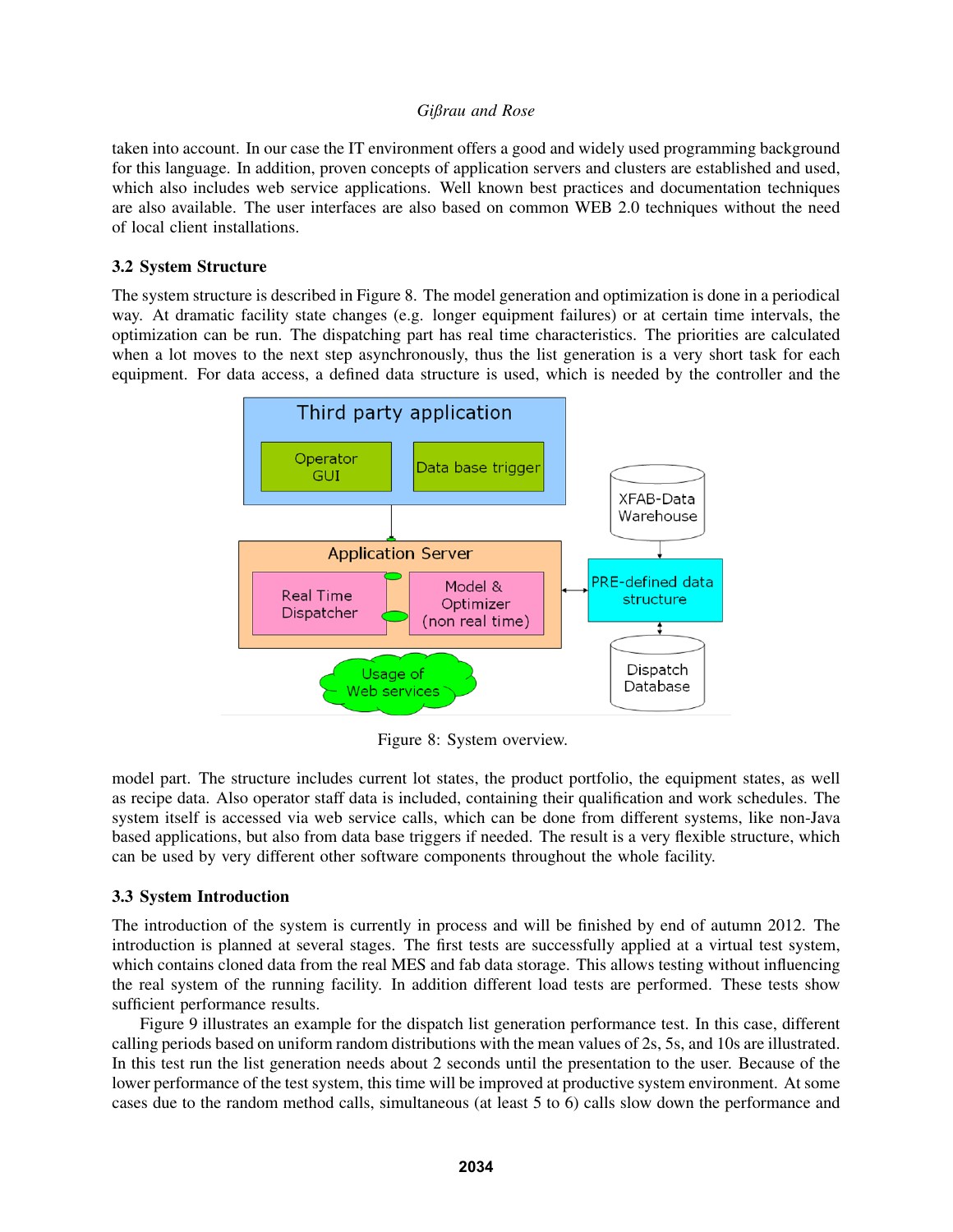produces some outliers to the maximal time. The most time consuming actions during the list generation are the interactions with the data warehouse getting actual information like the current lot states. Improvements at this area are rarely possible due to the system restrictions not determined by the dispatching application.



**Dispatch List Generation Only Stability Test** 

Figure 9: Stability test result for dispatch list generation.

After the successful finish of the evaluation on the virtual test system, the next steps include a productive test. The test at the productive level includes a manual comparison of the dispatch list generated by the current system and the dispatch list generated by the new dispatching controller system. This is done with an extra evaluation web site which allows to show both lists and to make comments. Also a simple rating can be done. The operating staffs have the task to evaluate this system during several weeks before the system affects the reality. After the evaluation phase a complete review of the productive test is planned in order to find weak points of the system. Finally the productive usage is planned at the end of autumn 2012.

### 4 CONCLUSIONS

In this paper, we consider the development of a combined dispatching policy for a typical high-mix lowvolume ASIC facility. The combined approach shows an average improvement of the common factory performance parameters like cycle time per mask, the work in process or the on-time delivery of about 5% to 8% to the currently available reference dispatching policy based on an extended FIFO rule. We also described the system implementation based on JAVA web service technologies. This approach allows a very flexible usage and introduction of the system at several third-party applications. Also the introduction test scenario of the system is described roughly, which is one main point for the application of the system to the real production process.

### ACKNOWLEDGMENTS

The authors would like to thank Dr. Matthias Haenisch and Michael Zadlo at X-FAB Dresden for their valuable and fruitful discussions and ideas. In addition, we would like to thank the whole IT department of the X-FAB Dresden for their assistance given in the implementation phase of the project.

# **REFERENCES**

Dabbas, R. M., H.-N. Chen, J. W. Fowler, and D. Shunk. 2001. "A Combined Dispatching Criteria Approach to Scheduling Semiconductor Manufacturing Systems". *Computers and Industrial Engineering* 39:307– 324.

Gißrau, M., and O. Rose. 2011, December. "A Detailed Model for a High-Mix Low-Volume ASIC Fab". In *Proceedings of the 2011 Winter Simulation Conference*, edited by S. Jain, R. R. Creasey, J. Himmelspach,